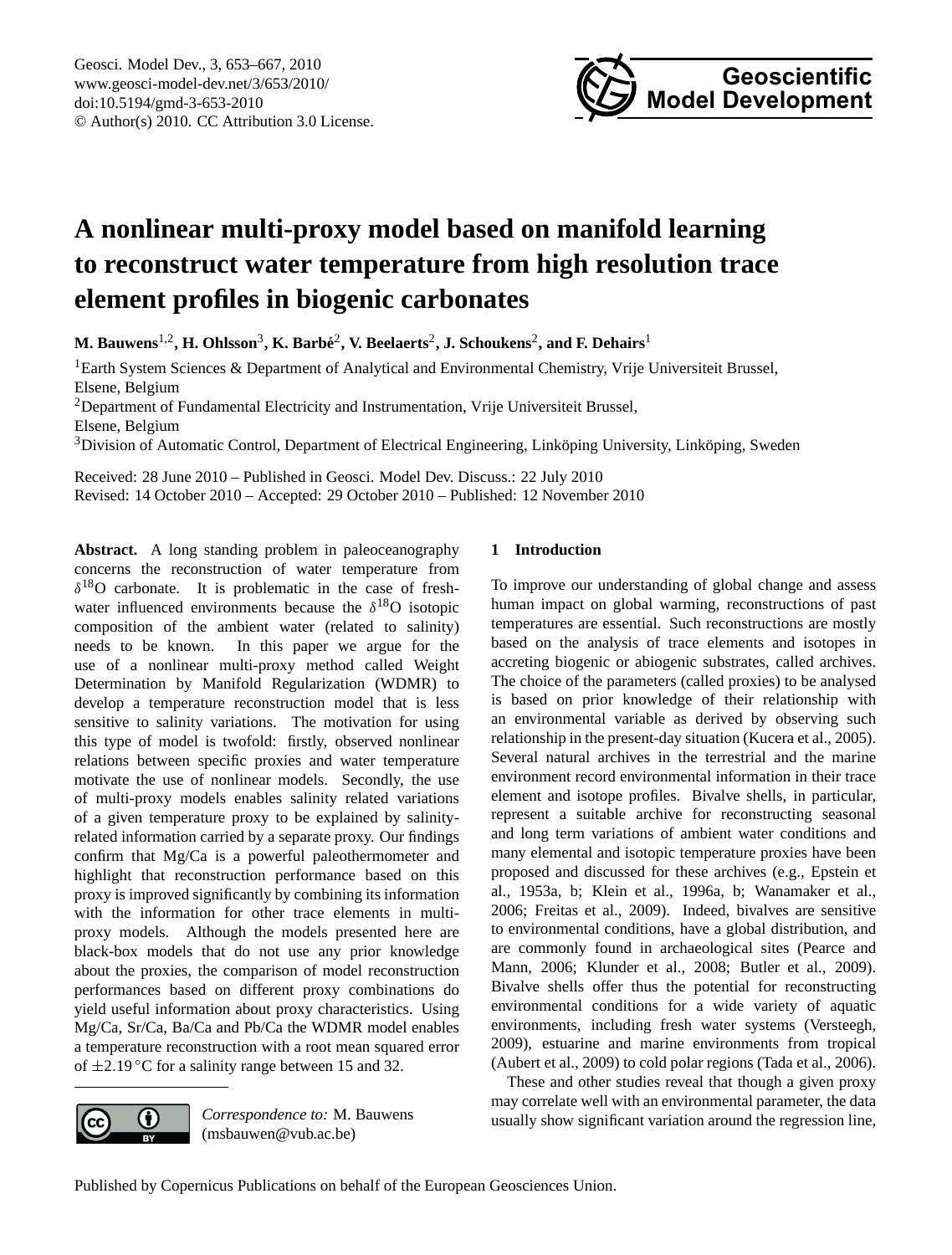reflecting that the process of proxy-incorporation is much more complex than assumed originally (Wanamaker et al., 2007; Gillikin et al., 2005).

Most water temperature reconstructions based on biogenic carbonates are based on  $\delta^{18}$ O records. For instance, for the common blue mussel (*Mytilus edulis*; the species studied in this paper) it has been shown that temperature reconstructions from shell  $\delta^{18}$ O records can achieve an excellent accuracy of 0.57 ◦C in Root Mean Squared Error (RMSE) (Wanamaker et al., 2007). However, this paleothermometer equation requires that the  $\delta^{18}$ O value of the ambient water be known. This is obviously not possible for archeological specimens and given that the  $\delta^{18}$ O value of the ambient water strongly depends on salinity (a salinity variation of one can incorrectly be interpreted as a change of 1 ◦C in water temperature), a proxy or model which is less sensitive to salinity variations may therefore significantly improve paleotemperature reconstructions (Faure, 1986).

Several alternative (salinity-robust) temperature proxies have been proposed (e.g., Mg/Ca-ratios by Klein et al., 1996b; Sr/Ca ratios by Foster et al., 2009). However, proxies mostly appear influenced by several environmental parameters (e.g., Elliot et al., 2009; Foster et al., 2009). Moreover, the fact that these potential temperature proxies are recorded in biogenic material, makes them subject to physiology-related biases such as kinetic effects (Lorrain et al., 2005), methabolic effects (Strasser et al., 2008) and ontogenetic effects (Elliot et al., 2009). It becomes more and more clear that biomineralisation is a complex process, whose adequate study ideally requires the involvement of several disciplines (Weiner and Dove, 2003).

In the present paper we investigate whether more complex, non-linear models are better suited for describing the integrated impact of environmental conditions, physiological state of the organism and a complex suit of biochemical and chemical processes, on proxy incorporation during bivalve shell growth. We propose to combine a suit of proxies, differentially influenced by environmental and biological controls, into a multi-proxy model. Multi-proxy models offer the advantage that variation in the different proxies yields information that is useful to resolve environmental and biological interferences. The proposed multi-proxy model combines information on elemental ratios (in this case Mg/Ca, Sr/Ca, Ba/Ca and Pb/Ca) based on the two general (statistical) assumptions: (i) the proxies are influenced by the same environmental and intrinsic parameters, and therefore combining them may help explaining variation that was not understood before; (ii) the proxies are likely influenced to different degrees by temperature variation and, therefore, using temperature information derived from each of the proxies will yield more robust temperature reconstructions.

The models presented in this paper are not based on a mechanistic understanding of the incorporation mechanisms of the proxies. However, along this paper it becomes clear that the studied proxies do not contribute equally to the

final temperature reconstructions. The contribution of each proxy was calculated, from the temperature reconstruction performances of different proxy combinations.

# **1.1 Why multi-proxy models?**

As mentioned in the introduction two reasons can be invoked for promoting the use of multi-proxy models.

The first and most important reason (i, above) is synthesized by the set of Eqs. [\(1\)](#page-1-0), representing a linear multiple regression model with a limited number of parameters.

$$
\begin{cases}\n\text{Mg} = a_1.\text{Temp} + a_2.\text{Sal} + a_3.\text{chl-}a + ... + C_a \\
\text{Sr} = b_1.\text{Temp} + b_2.\text{Sal} + b_3.\text{chl-}a + ... + C_b \\
\text{Ba} = c_1.\text{Temp} + c_2.\text{Sal} + c_3.\text{chl-}a + ... + C_c \\
\dots\n\end{cases}
$$

<span id="page-1-0"></span>⇔

$$
\begin{cases}\n\text{Temp} = \alpha_1.Mg + \alpha_2.Sr + \alpha_3.Ba + ... + C_{\alpha} \\
\text{Sal} = \beta_1.Mg + \beta_2.Sr + \beta_3.Ba + ... + C_{\beta} \\
\text{chl-}a = \gamma_1.Mg + \gamma_2.Sr + \gamma_3.Ba + ... + C_{\gamma} \\
\dots\n\end{cases}
$$
\n(1)

These equations express how a number of environmental parameters (e.g., temperature, salinity, chlorophyll concentration) all contribute to the final trace element signature of the archive. Solving this set of equations for the environmental parameters involves a new set of equations in which all environmental parameters can be described by multi-proxy equations, implying that all proxies add some information to the final paleo-temperature equation. For example: by combining an element that is mainly influenced by salinity with another element influenced by both, temperature and salinity, it is possible to construct a model that is more robust across a range of salinities.

Though Eqs. [\(1\)](#page-1-0) as shown include only environmental parameters (Temp., Sal., Chlorophyll) it is clear that other, organism-related parameters may be included as well. For example shell growth, spawning events and metabolic activity can be included. Such multi-proxy equations would resolve part of the "vital effect" commonly invoked to explain a chemical response that is not understood.

Note that solving a non-linear model with a large number of parameters is much more complex, but the idea behind it would be the same. Although it is algebraically possible to reverse such multiple regression equations when there are as many proxies as environmental parameters, this would induce large errors on the estimated parameters. Therefore the multi-proxy models obtained in this paper are considered as black-box models that cannot be reversed to obtain a mechanistic understanding in the proxy incorporation.

(ii) A second drive for using multi-proxy models is rather intuitive. Assuming that different proxies each carry some temperature information, it seems reasonable that a model based on the information of several proxies will yield more robust and accurate reconstructions, though this requires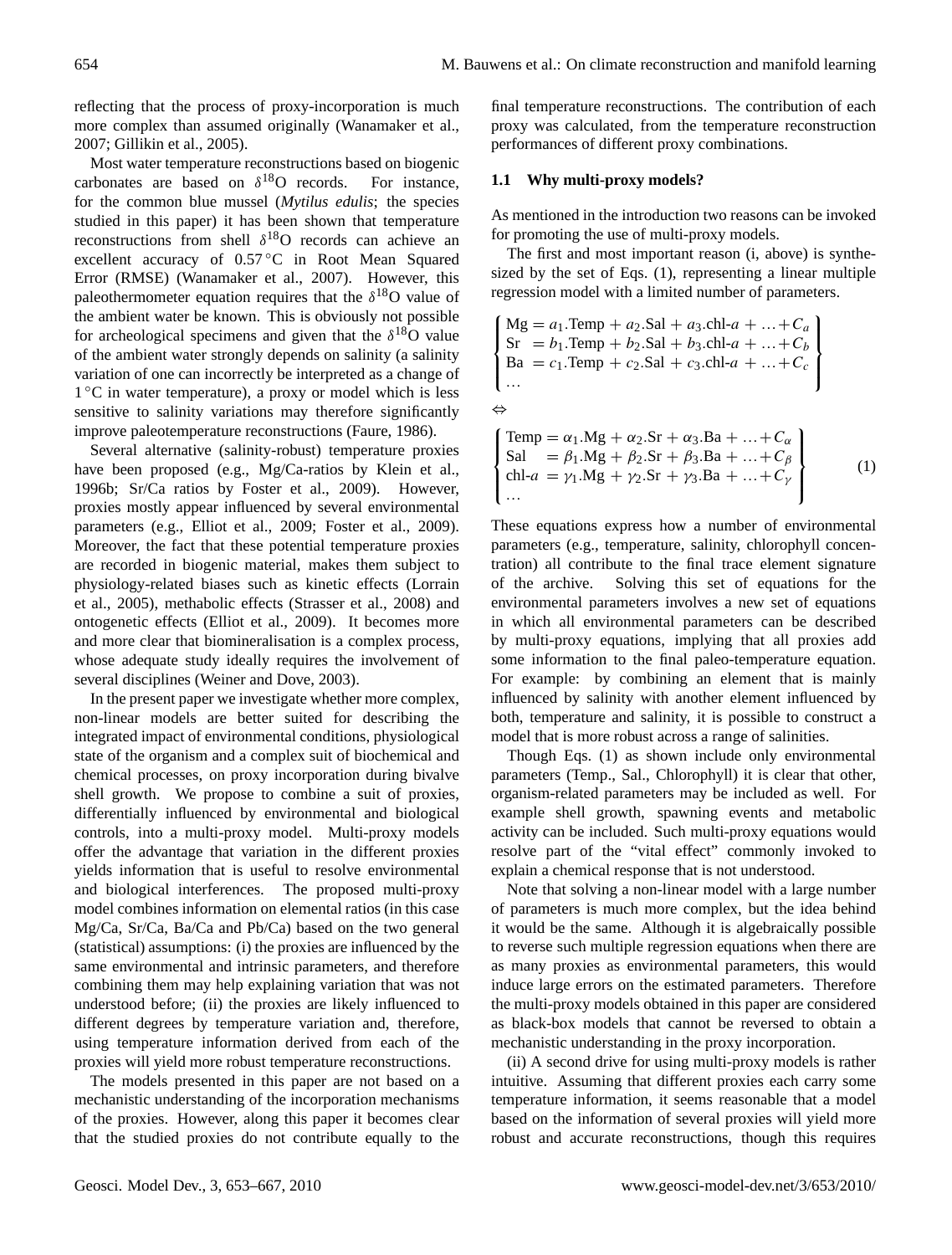proper weighing of each proxy. The weight given to a proxy depends on the quality of the proxy environmental relationship in the calibration or training set and less importance is given to proxies that show a less clear or noisy relationship with the environmental condition (temperature). Noise may result from the large influence of an additional environmental or biological condition or from measurement uncertainty. This means that proxies that have a large load of environmental information have the largest influence on the final reconstruction, even though other proxies are used to explain or confirm parts of the signal.

Despite these clear advantages, applications of multiproxy models are scarce in bivalve sclerochronology literature. Some steps in this direction are made by Klein et al.  $(1996b)$  and Schöne et al.  $(2006)$ , though these authors rather use a secondary proxy to confirm a signal that is revealed by a primary proxy. Gentry et al. (2009) and Bice et al. (2006) discuss two approaches in which the influence of salinity on  $\delta^{18}O_{\text{carbonate}}$  is eliminated by formulating an initial guess of the  $\delta^{18}O_{\text{water}}$  using information from a secondary proxy. However, to the best of our knowledge multi-proxy models in which a given environmental parameter is described by a combination of several proxies have not been published yet, one exception being the work of Freitas et al. (2006) who demonstrate that a linear multiple regression analysis using Sr and Mg, significantly improves temperature estimates.

#### **1.2 Why nonlinear multi-proxy models?**

Considering that physiological processes are nonlinearly influenced by environmental conditions, as is the case for instance for temperature, plankton blooms (Cloern et al., 1995), optimal feeding temperature (Yukihira et al., 2000), the occurrence of nonlinear relationships between proxies and environmental conditions does not come as a surprise. Figure 2 shows an example of a substantially nonlinear relationship between bivalve shell proxies and water temperature (Vander Putten et al., 2000), highlighting a direct but complex influence of temperature on trace element uptake. However, such relationships have been traditionally described using linear equations (Klein et al., 1996b; Wanamaker et al., 2008), though some recent publications describe or advocate the use of inverse exponentials (Clarke et al., 2009), exponentials (Freitas et al., 2005) and even dynamical (Klunder et al., 2008) relationships.

Nonlinear relationships between proxies and environmental conditions are difficult to describe in a single mathematical equation but they can be modeled by several modern multivariate statistical techniques (Izenman, 2008). Most scientists are familiar with the classical linear multiple regression and dimensionality reduction methods, such as Principle Component Analysis (PCA), Cluster Analysis, etc. However, these methods are developed to detect linear relationships and are not applicable to datasets that behave substantially nonlinear. To detect nonlinear relationships in a multi-dimensional space, recently developed multivariate statistical tools are needed (Izenman, 2008). The best known nonlinear multivariate statistical techniques in paleoclimatology are Artificial Neural Networks which are being used for reconstructing ENSO events from coral records (Juillet-Leclerc et al., 2006) and in dendrochronology to reconstruct precipitation rates (Woodhouse, 1999) and temperature (Guiot et al., 2005). However, other techniques such as Support Vector Machines and Manifold Learning can be used for the same purpose (Bauwens et al., 2010).

Different nonlinear multivariate statistical techniques are thus available to analyze multidimensional datasets, but the choice of a specific technique will depend on characteristics of the dataset such as number of data, intrinsic variance, smoothness, periodicity. As a consequence, each dataset has its own "best method". In a previous paper we compared three nonlinear multiple regression methods: two of the three nonlinear regression methods explored in that paper reduce the multi-proxy problem into a single dimensional problem by observing that the proxies lie on a onedimensional manifold. One of the two is based on intuition and tailored for temperature reconstruction using bivalve shells. The other is a new system identification approach, *Weight Determination by Manifold Learning* (WDMR), and based on *manifold learning*. The third approach,*Support Vector Regression* (SVR), does not rely on an assumption of a manifold in the proxy space; it rather increases the dimensionality of the problem by creating "new proxies" from nonlinear combinations of the original proxy data. In Bauwens et al. (2010) it is concluded that manifold based methods are the most powerful tools for reconstructing paleo-environmental conditions based on proxy records in shells of short-lived bivalves, suggesting that the proxyenvironmental relationships are straightforward and no extra information is gained by using a more complex SVR model (Bauwens et al., 2010).

In the present paper we use the manifold based method called Weight Determination Manifold Regularization (WDMR) (Ohlsson et al., 2008, 2009a, b) to build a salinity-robust model for reconstructing temperature using shells of the common blue mussel *Mytilus edulis*.

#### **2 Data**

## **2.1 Raw data**

The trace element datasets used in this paper were originally published by Vander Putten et al. (2000) and Gillikin et al. (2006a, b). Both datasets consist of spatially well resolved measurements of Mg/Ca, Sr/Ca, Ba/Ca and Pb/Ca ratios along the shell's main growth axis for approximately two years old *M. edulis* specimens. For both studies laser ablation craters (from LA-ICP-MS analyses) were produced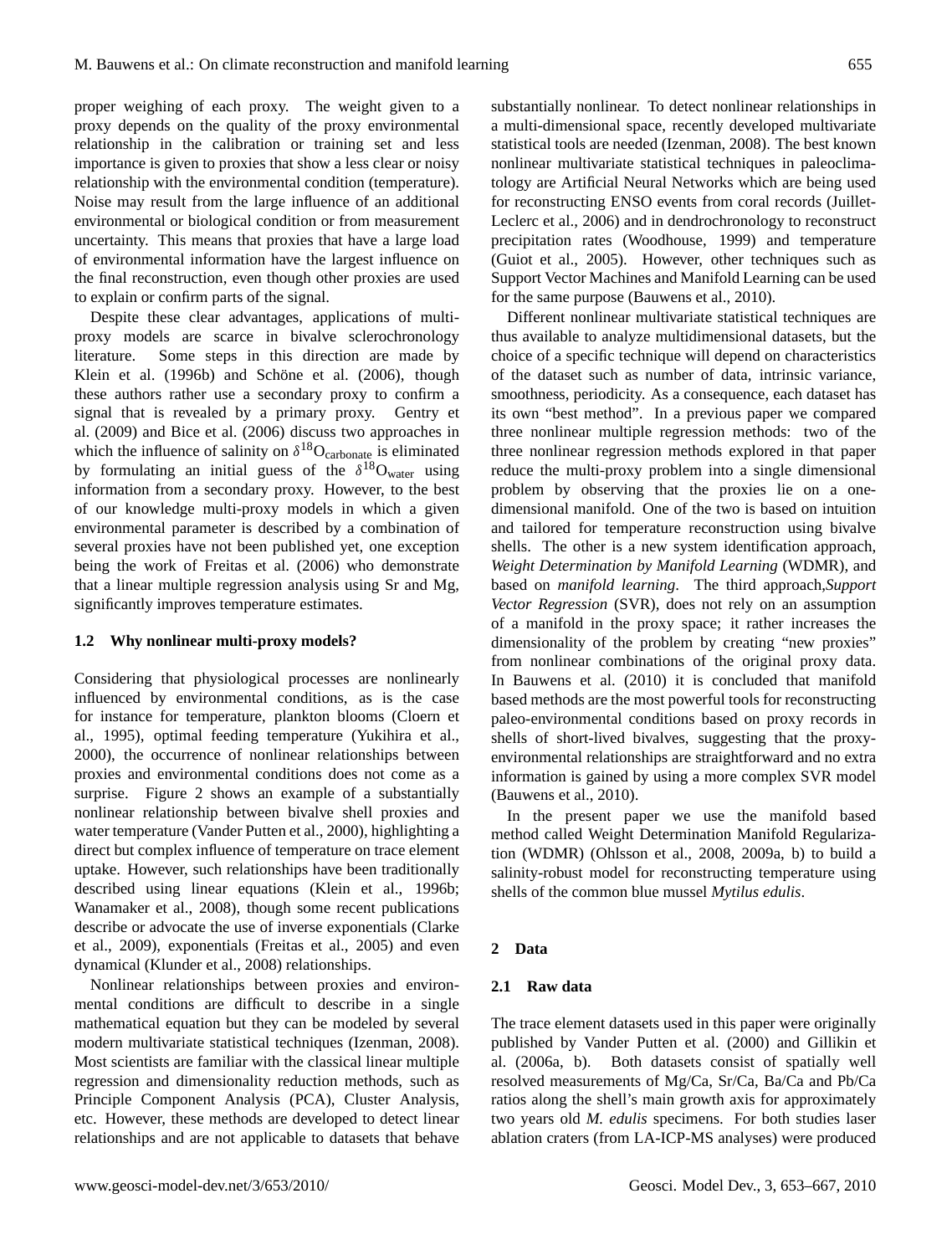

**Fig. 1.** Geographical position of the study sites in the Scheldt Estuary. Boxed: six shells from Terneuzen were used for training the models. Circled: the shells used for validation.

in the calcitic layer of the shell. The ablation craters were approximately 50  $\mu$ m in diameter and were spaced every  $250 \,\mu m$ . For each shell of 45 to 65 ablations were performed over the shell section that grew during the period of monitoring. All specimens were sampled in the Scheldt Estuary (The Netherlands, Belgium); the exact geographical position of the four study sites is shown in Fig. 1. The reader interested in more details about these data sets is referred to the papers by Vander Putten et al. (2000) and Gillikin et al. (2006a, b).

The Gillikin et al. dataset consists of proxy profiles for a single shell sampled at the Knokke site and monitored from February to September 2002. Since the blue mussel stops growing when temperature drops below 8 ◦C (usually in autumn; Gillikin et al., 2009), the analyzed February to September period closely corresponds to a complete growth season. The Vander Putten et al. data set concerns seven blue mussel shells from Terneuzen, four shells from Ossenisse and four shells from Breskens (Figs. 1 and 3). These data cover the period from April to June 1996, and do not cover the full growth season of the mussel, though it includes the spring period when shell accretion is fastest and variations in trace element concentrations largest. The total dataset covers a salinity range from 15 to 31 and a temperature range from 6.8 °C to 18.6 °C for 1996 and from 8.7 °C to 19.3 °C for 2002.

## **2.2 Data preprocessing**

## **2.2.1 Linking proxy data to environmental information**

The proxies were measured along the largest growth axis (i.e., along a distance scale) starting at the margin of the shell moving towards the umbo. Since temperature measurements are obtained on a time scale, linking proxy data to environmental information is not straightforward. For both data sets the link between spatial and temporal scales was established using the anchor point-method (Paillard et al., 1996), implying that between anchor points, growth is assumed linear. The anchor points for the Vander Putten et al. shells were  $T_0$  (marking on the shell),  $T_{final}$  (date of collection) and recognizable patterns in trace-elemental chemistry, such as a conspicuous Ba-peak associated with the spring bloom. The anchor points for the Gillikin dataset were obtained from pattern similarities between the  $\delta^{18}$ O profile of shell carbonate and the water temperature profile monitored at the study site. The assumption of subsequent linear growth events, however, is an approximation since shell growth is variable (Schöne et al., 2005). Other methods to reconstruct the shell growth, as reviewed in de Brauwere et al. (2008), could not be applied to the datasets used in the present study, since these methods are designed for periodic signals and are not applicable to records covering only a single season, as is the case here.

# **2.2.2 Normalized data**

Proxy signals in different specimens from the same species sampled at the same location are often similar but seldom identical. Since environmental variability is unlikely over the small spatial scale of a mussel bank, the variation can be seen as an intrinsic and unexplained variation that we shall call "noise". Besides noise, site- and year-specific variation can occur. By normalizing the data the reconstructed environmental parameter will become dependent on the overall shape of the proxy record. Normalization was done by dividing the data by the standard deviation and subtracting the mean. This offers the advantage of the data becoming less sensitive to site and year specific variability as well as concentration shifts (see Fig. 3; and also Stecher et al., 1996; Gillikin et al., 2008) since these effects will be filtered out. The disadvantages, however, are that (1) some potential useful information may be lost and (2) that temperature reconstructions are not possible from individual measurements since the normalization of data is only possible for more than one data point. Note also that the normalization of data is preferentially done on data of a whole season to avoid over or under estimations of the reconstructed temperatures.

## **2.2.3 Training and validation data**

The data were divided into two parts: a training dataset consisting of 6 shells from the Terneuzen site in the Scheldt Estuary and a validation dataset consisting of shells from all 4 sites along the Scheldt Estuary, i.e., one shell from Knokke sampled in 2002, four shells from Breskens, one shell from Terneuzen and four shells from Ossenisse, all sampled in 1996 (Figs. 1 and 3). The fact that the Knokke specimen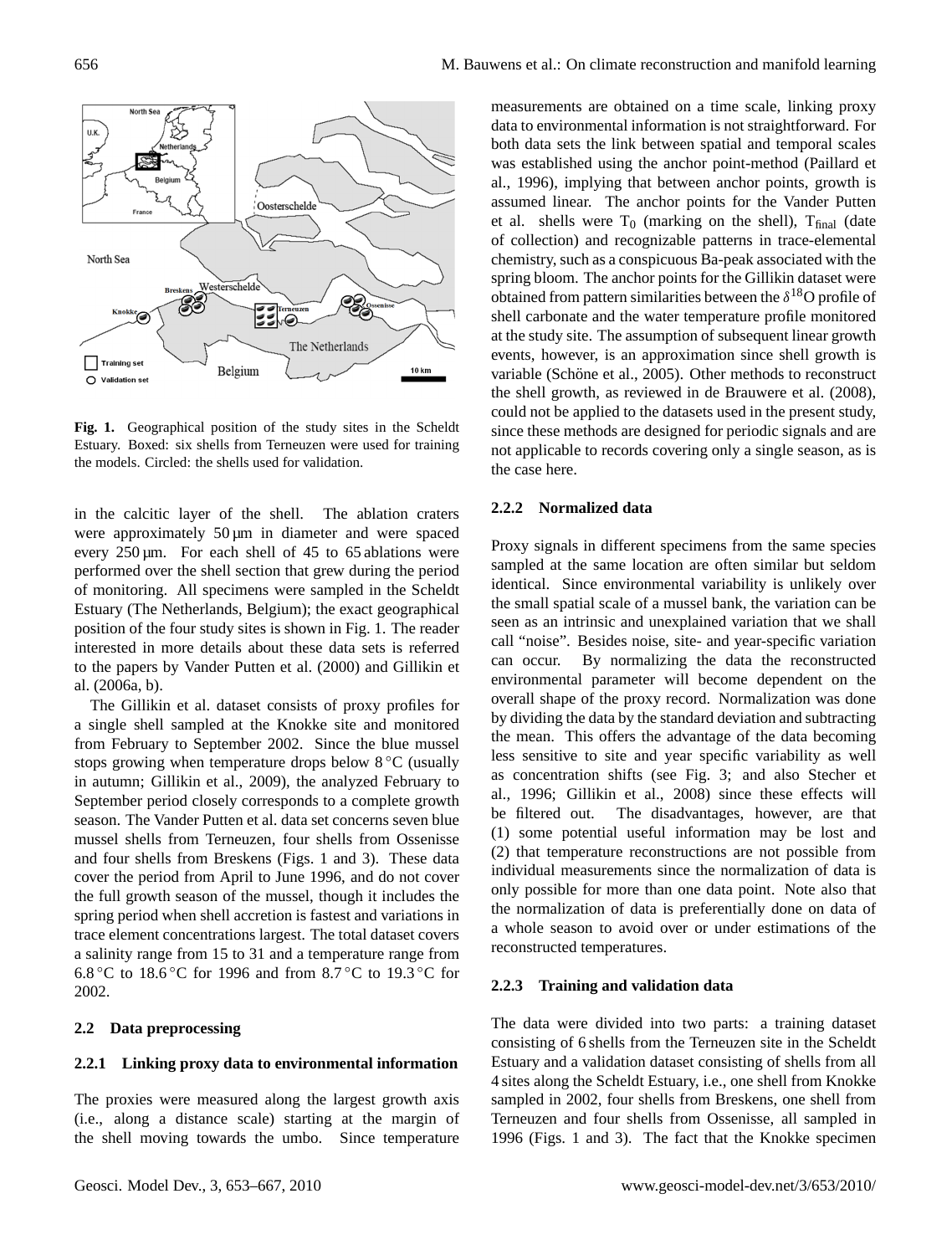

**Fig. 2.** Left: Ba/Ca, Sr/Ca, Mg/Ca and Pb/Ca ratios plotted against water temperature (Vander Putten et al., 2000). Right: Ba/Ca, Sr/Ca and Mg/Ca concentrations plotted against each other. The shown curve indicates how the concentrations are changing with water temperature (in colour).



**Fig. 3.** Chemical signature along the growth axis of the shells used to train (first column) and to validate (columns 2 to 5) the models. The trace element/Ca ratios are in mmol/mol.

is from a different year than the other shells provides the possibility to check whether the model is sensitive to year to year variability. The training dataset was used to construct a model and the validation dataset to evaluate the computed model's performance.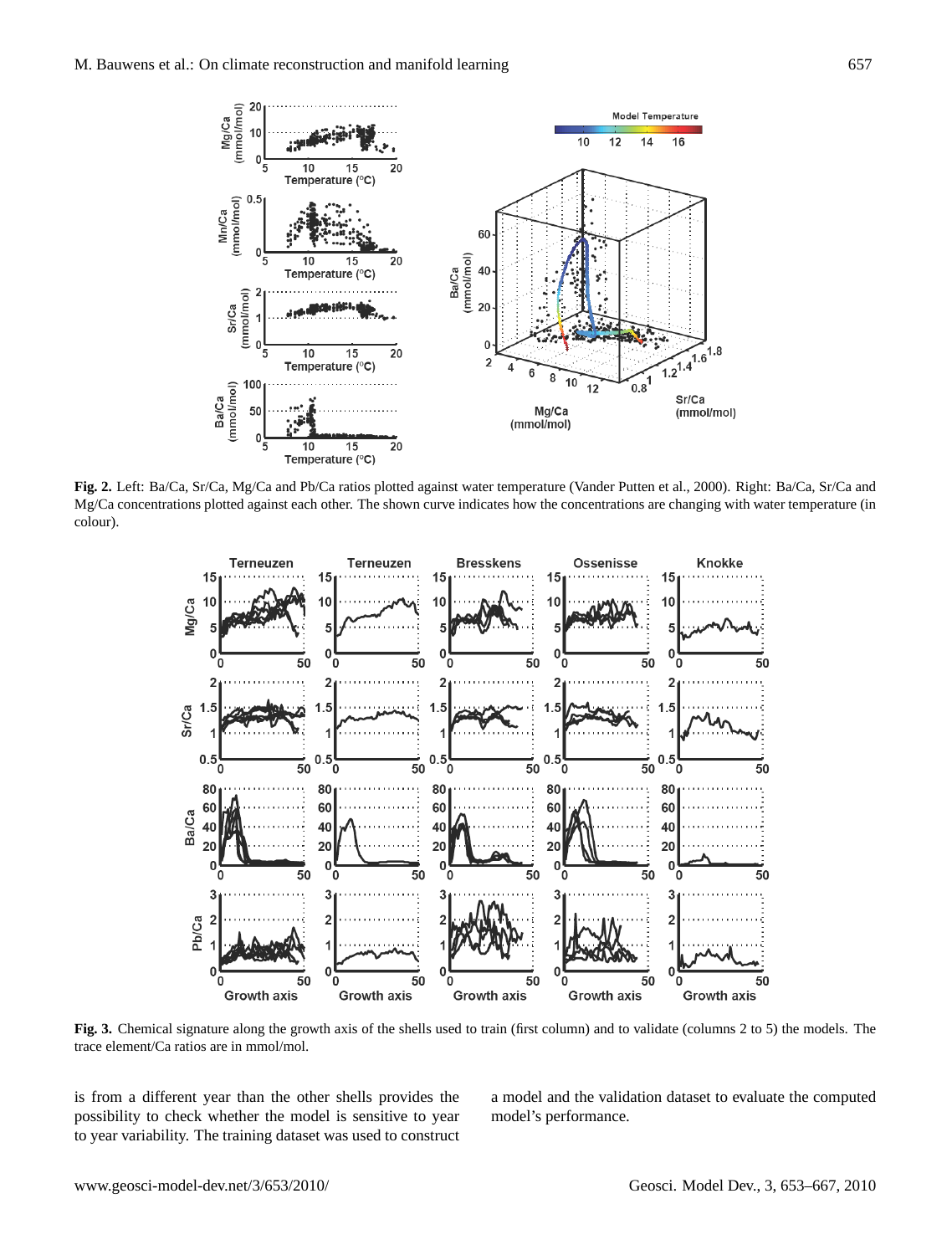# **3 The methods**

## **3.1 Linear multiple regression**

Linear multiple regression is the most commonly used multivariate method to describe the linear relationship between two or more explanatory variables (here proxies) and a response variable (here temperature). This is done by fitting a linear equation to observed data. An equation similar to the equations in Eq. (1) (Temp =  $\alpha_1.Mg + \alpha_2.Sr +$  $\alpha_3.Ba+\ldots+C_\alpha$ ) describes how temperature co-varies with the proxies. A limited number of parameters  $\alpha_1, \alpha_2, \ldots, \alpha_n$ define the slope of the regression line and a coefficient  $C_{\alpha}$ defines the offset.

The main advantages of linear multiple regressions are that appropriate toolboxes are available on all statistical software packages and that models have a limited number of parameters and model outputs which renders interpretation easier. A large disadvantage, however, is that linear models are not able to fit nonlinear relationships which are likely to occur in biogenic archives.

# **3.2 Weight Determination by Manifold Regularization (WDMR)**

The mathematical details of the method called Weight Determination by Manifold Regularization (WDMR) are beyond the scope of the present paper and the interested reader is referred to (Ohlsson et al., 2008, 2009a, b). Interested users can also download a Matlab WDMR toolbox that is added as supplementary material to this paper, although we recommend contacting the corresponding author to ensure correct use of the WDMR toolbox.

In the following we briefly describe the concept of this approach. Manifold learning is an umbrella term for methods for describing low-dimensional structures in data. A manifold is defined as a low-dimensional structure which underlies a collection of high dimensional data, for example a curve in the space of Mg, Sr, Ba and Pb concentrations. An algorithm that builds on concepts from manifold learning is the nonlinear semi-supervised regression method called Weight Determination by Manifold Regularization (WDMR) (Ohlsson et al., 2008). WDMR, like a manifold learning algorithm, finds descriptions of manifolds but unlike most manifold learning methods WDMR can utilize a training set for the description. If the temperature associated with a specific measurement of Mg, Sr, Ba and Pb in the training set is known, that information can be used in WDMR to impose a one-dimensional description of the curve imitating the temperature. In the case that proxy composition are controlled solely by water temperature, concentrations of Mg, Sr, Ba and Pb would be restricted to a one-dimensional curve in the four-dimensional measurement space with each position on the curve having a temperature value associated with it. As a result the curve can be parameterized by the water temperature. The computed WDMR-model can then be used to estimate the water temperature for any other dataset of Mg, Sr, Ba and Pb. As in all real-world problems there is noise associated with all measurements. And more importantly, it is unlikely that the concentrations of Mg, Sr, Ba and Pb will only depend on water temperature. Rather, they will depend also on other conditions such as salinity, food availability, shell growth or metabolism) and therefore the data will scatter around a one-dimensional curve in the Mg, Sr, Ba and Pb space.

The assumption of a one-dimensional manifold is therefore only an approximation, but the performance of the computed models shows that this approximation is appropriate (or at least a better approximation than assuming linearity).

## **4 Comparing linear multiple regression to WDMR**

## **4.1 Method**

To investigate the benefit of using nonlinear methods rather than linear methods we compared the reconstruction performance of models generated using WDMR with models obtained by classical linear multiple regression. Six shells from Terneuzen were used to train both the linear model and the WDMR model. The linear multiple regression analysis where don on not normalized data, since these analysis are traditionaly done on raw data. The model performances were calculated for the four validation sets consisting of shells from the 4 study sites, including one additional shell from the training site (see Fig. 1).

To calculate the model performance the Root Mean Squared Error (RMSE) between measured and reconstructed temperatures for each data point was used. The reconstructed temperatures for the nonlinear WDMR model and the linear multiple regression model were compared and the differences between their RMSE used to verify whether some proxy combinations benefited more than others from the nonlinear model.

#### **4.2 Results**

The RMSE are smaller for the WDMR than for the linear approaches . The nonlinear WDMR model results in a better reconstruction of the seasonal temperature pattern for the Knokke site, as shown in Fig. 4. Also for the three other sites and for most proxy combinations the nonlinear WDMR model performs better than the linear multiple regression models in RMSE-sense (Fig. 5). This is true, in particular for the temperature reconstructions at Terneuzen and Knokke where only the Sr-only and the combined SrPb proxies do better with a linear model. The reconstruction performance of the nonlinear WDMR model is up to  $1.5\,^{\circ}\text{C}$  better than the one for the linear model. Furthermore, the performance of nonlinear models is increasing when more proxies are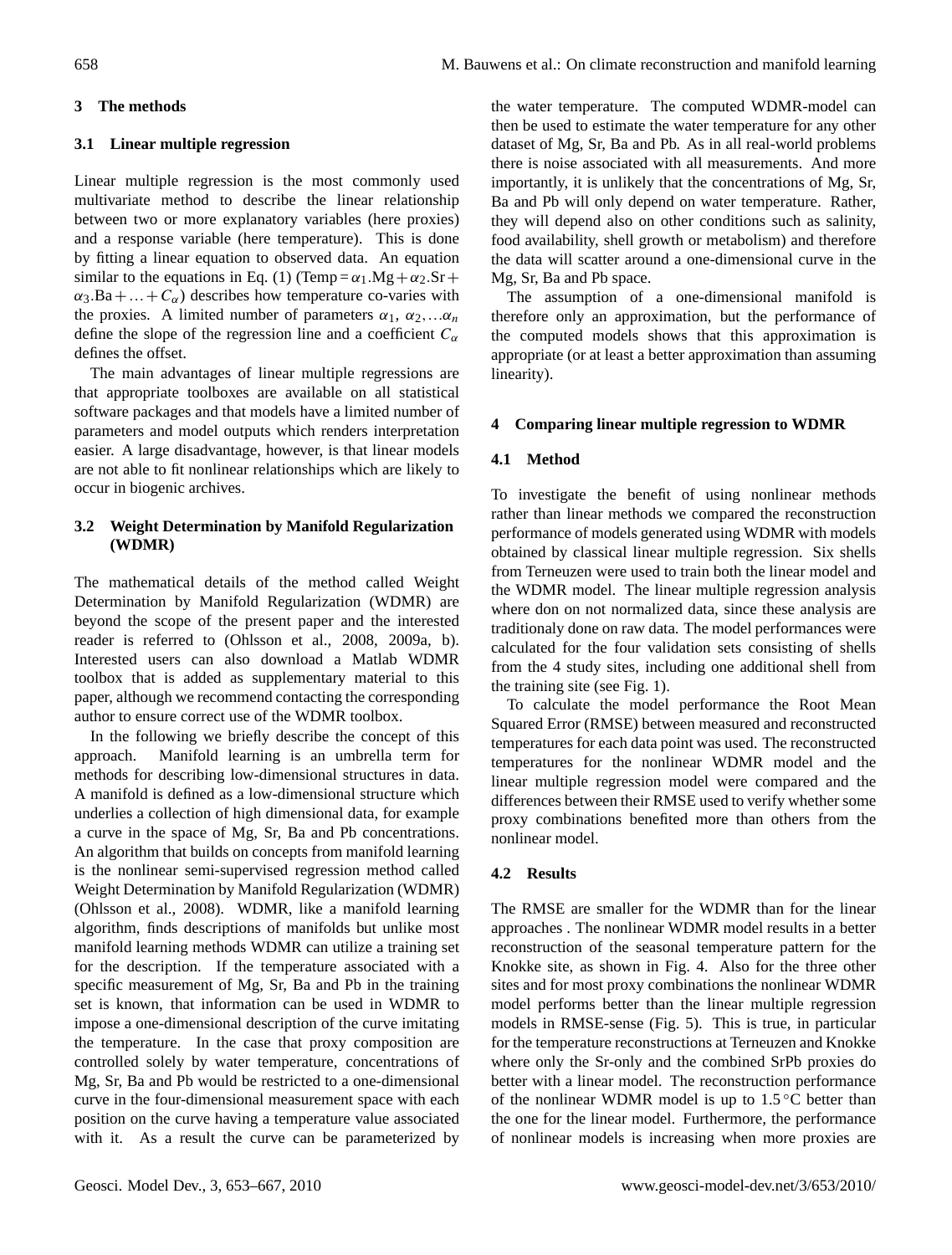

**Fig. 4.** Detailed visualization of the temperature reconstructions for the shell from the Knokke study site for all proxy combinations, the x-axis corresponds with sample number along the along the shell's growth axis.



**Fig. 5.** Differences of model reconstruction performance obtained using the validation data between linear and non-linear multi-proxy models, for the 4 study sites. Positive differences indicate that the non-linear model performs better. The 15 different colors represent de 15 studied proxy combination.

included. This result confirms that relationships between a proxy and the controlling environmental condition can indeed be nonlinear. However, the weaker reconstruction performances of the nonlinear model for the Breskens and Ossenisse sites indicate that the nonlinear model over-fits the training data for some proxy combinations, such that in these cases linear models result in better reconstruction (Fig. 6). This is in particular true for Ba at the Breskens site, showing a distinct site-specific behavior which results in the linear model performing better.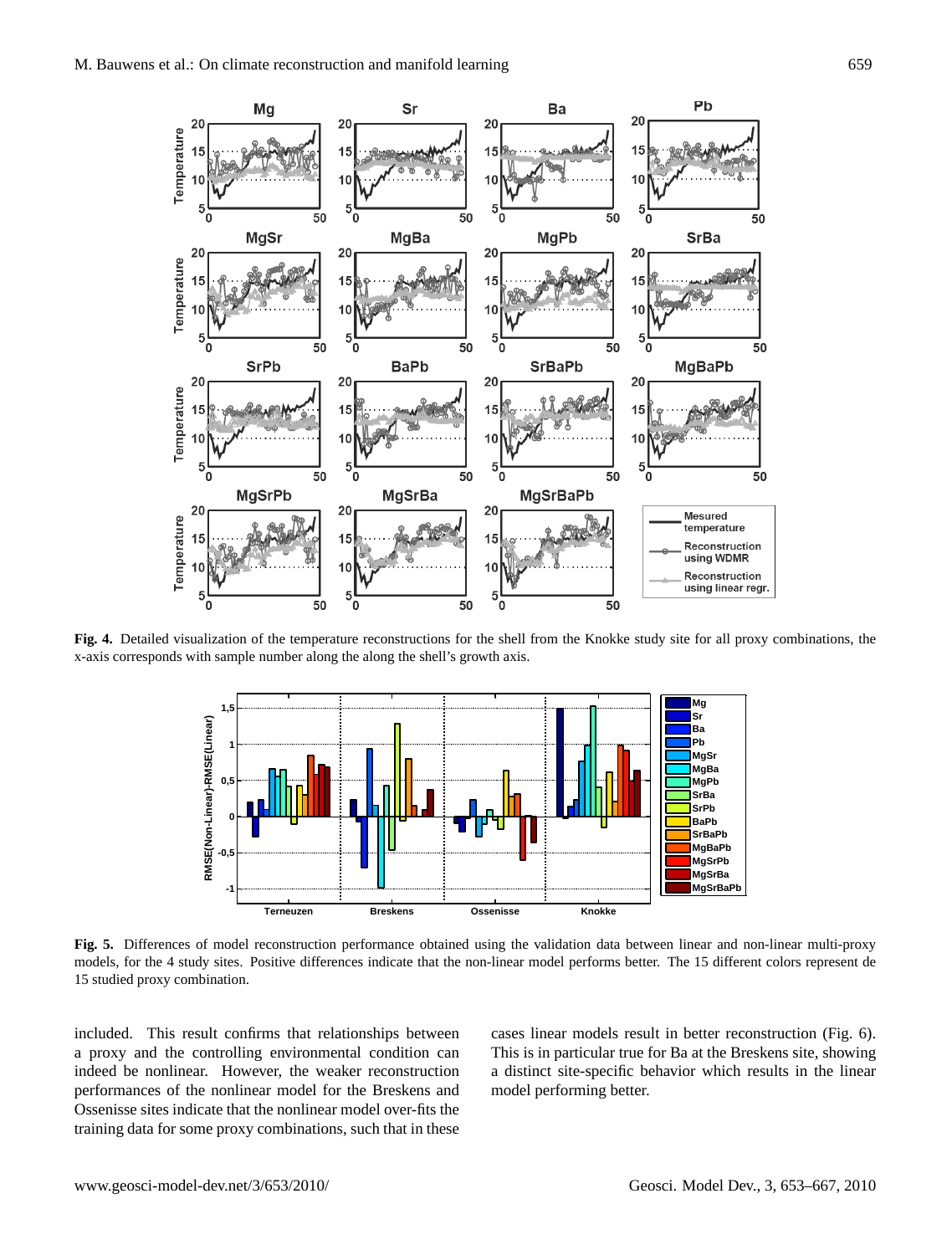

**Fig. 6.** Measured water temperature (dashed line) and reconstructed water temperature (solid line) obtained by the four-proxy WDMR model trained on Terneuzen data set and tested on a single validation shell from Terneuzen, Breskens, Ossenisse and Knokke.

## **4.3 Discussion**

For most proxy combinations Fig. 4 clearly shows that the nonlinear WDMR model results in more accurate temperature reconstructions than the linear multiple regressions. The reconstruction performance of the nonlinear model is up to  $1.5\,^{\circ}$ C better than for the linear model. However, Fig. 5 also shows that some proxy combinations do not benefit from the nonlinear model. A linear model is less sensitive to model errors related to over-fitting. The temperature reconstructions from the Breskens shell, for instance, are improved when using a linear model based on proxy combinations containing Ba information. The site specificity of Ba that can be observed in Figs. 3 and 5 is discussed later in Sect. 5.3.2. Several relationships between proxy and environmental control factors reported in literature, behave linearly (Wanamaker et al., 2008; Carre et al., 2006) and in these cases a linear model with a lower number of parameters is still preferable. However, this should not be a reason for not using nonlinear methods since nonlinear methods since a linear model is, generally spoken, a special case of a nonlinear one and therefore nonlinear methods can fit linear data.

## **5 Evaluation of proxy combinations**

## **5.1 Method**

To investigate the benefit of a multi-proxy approach using the WDMR method and to examine the contribution of the different proxies, different models were constructed based on a limited number of proxies. In total 15 combinations of proxies were investigated. The RMSE values obtained on the validation data were used to quantify the model performances. For the nonlinear models seven unique contribution factors were defined in order to quantify the contribution of each proxy. Every contribution factor quantifies how much a specific proxy contributes to a specific model; in other words the contribution factor informs on how much the RMSE decreases by including the information of the investigated proxy into a specific model. For example one of the seven contribution factors for Mg is 1.62. This means that the RMSE of a MgSr model was 1.62 lower than the RMSE of a Sr-only model. Negative contribution factors, on the other hand, reflect that including a specific proxy in the model has a negative influence the on model reconstruction performance. All contribution factors are defined as the difference between the RMSE between two model configurations (i.e. models run with different combinations of elemental ratios) (Table 1). This enables evaluating model performance change due to inclusion of additional proxies. All trace element combinations were tested for their robustness to salinity by using the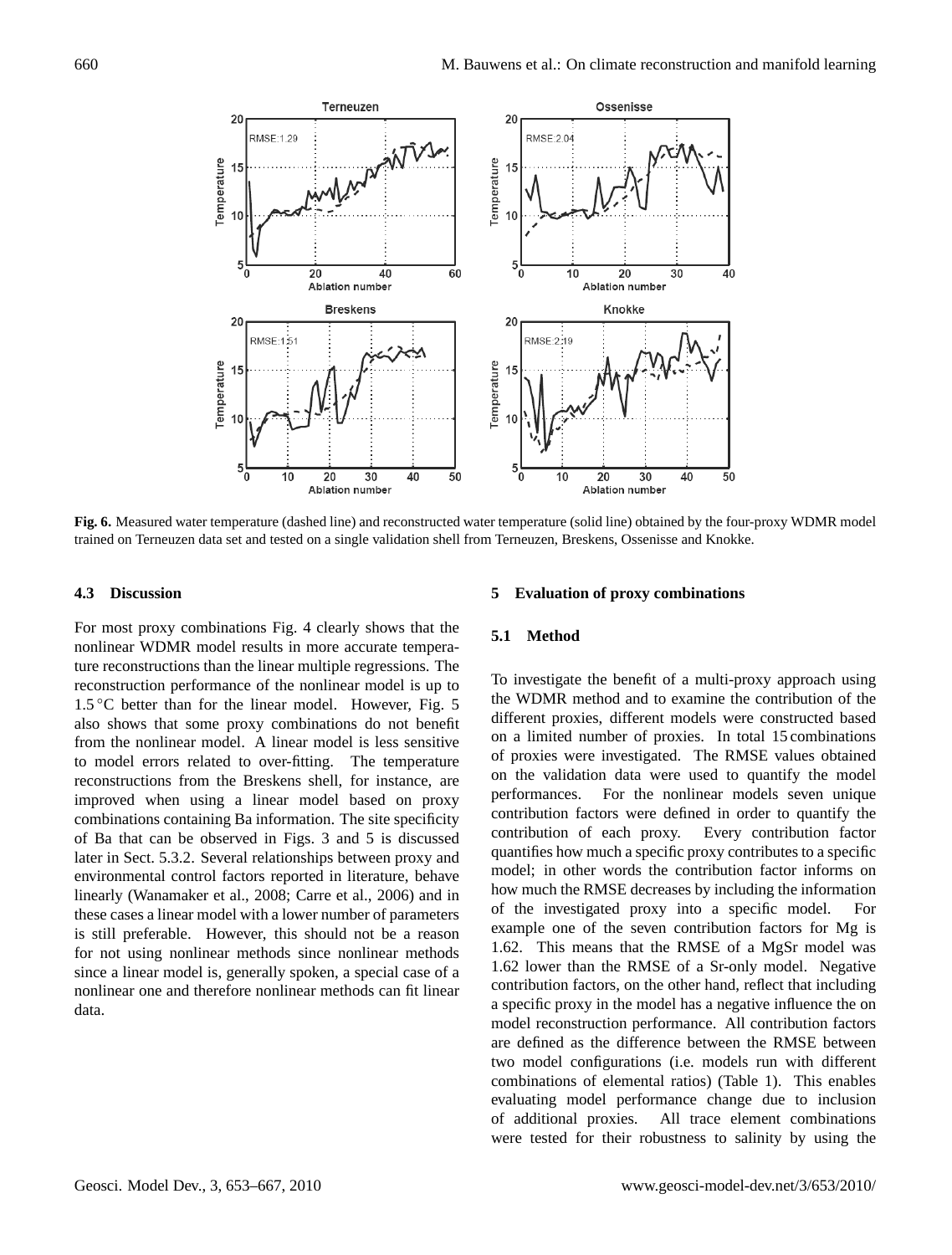**Table 1.** Seven unique contribution factors are defined per proxy. Every contribution factor is defined by the difference between the RMSE of a model based on a proxy combination whith the investigated proxy and the RMSE of a model based on a proxy combination without the investigated proxy. The average contribution of each proxy is given per study site and for the total validation set. Negative contribution factors are marked in red and mean that the corresponding proxy does not contribute to a better reconstruction.

|                                       | Terneuzen | <b>Breskens</b> | Ossenisse | Knokke  | Average |
|---------------------------------------|-----------|-----------------|-----------|---------|---------|
| Contribution of Mg                    |           |                 |           |         |         |
| RMSE using MgSr-RMSE using Sr         | 1.62      | 0.47            | 0.43      | 0.78    |         |
| RMSE using MgBa-RMSE using Ba         | 0.47      | 0.04            | 0.30      | 0.20    |         |
| RMSE using MgPb-RMSE using Pb         | 1.46      | 0.59            | 1.11      | 0.79    |         |
| RMSE using MgSrBa-RMSE using SrBa     | 1.13      | 1.03            | 0.20      | 0.28    |         |
| RMSE using MgSrPb-RMSE using SrPb     | 1.86      | 0.54            | 1.02      | 0.75    |         |
| RMSE using MgBaPb-RMSE using BaPb     | 1.06      | 0.70            | 0.17      | 0.31    |         |
| RMSE using MgSrBaPb-RMSE using SrBaPb | 1.07      | 1.00            | 0.21      | 0.58    |         |
| Average                               | 1.24      | 0.62            | 0.49      | 0.53    | 0.72    |
| Contribution of Ba                    |           |                 |           |         |         |
| RMSE using MgBa-RMSE using Mg         | 0.62      | $-0.83$         | 0.28      | 0.16    |         |
| RMSE using SrBa-RMSE using Sr         | 1.08      | $-0.21$         | 0.81      | 0.94    |         |
| RMSE using BaPb-RMSE using Pb         | 0.70      | $-0.32$         | 1.26      | 0.58    |         |
| RMSE using SrBaPb-RMSE using SrPb     | 0.93      | $-0.08$         | 1.40      | 0.55    |         |
| RMSE using MgBaPb-RMSE using MgPb     | 0.31      | $-0.21$         | 0.32      | 0.09    |         |
| RMSE using MgSrBa-RMSE using MgSr     | 0.59      | 0.35            | 0.58      | 0.44    |         |
| RMSE using MgSrBaPb-RMSE using MgSrPb | 0.13      | 0.38            | 0.59      | 0.38    |         |
| Average                               | 0.62      | $-0.13$         | 0.75      | 0.45    | 0.42    |
| Contribution of Sr                    |           |                 |           |         |         |
| RMSE using MgSr-RMSE using Mg         | 0.69      | $-0.05$         | $-0.18$   | $-0.10$ |         |
| RMSE using SrBa-RMSE using Ba         | 0.00      | 0.13            | 0.23      | 0.10    |         |
| RMSE using SrPb-RMSE using Pb         | $-0.31$   | $-0.07$         | $-0.48$   | $-0.09$ |         |
| RMSE using MgSrPb-RMSE using MgPb     | 0.09      | $-0.12$         | $-0.57$   | $-0.13$ |         |
| RMSE using MgSrBa-RMSE using MgBa     | 0.65      | 1.12            | 0.12      | 0.18    |         |
| RMSE using SrBaPb-RMSE using BaPb     | $-0.09$   | 0.17            | $-0.34$   | $-0.12$ |         |
| RMSE using MgSrBaPb-RMSE using MgBaPb | $-0.08$   | 0.47            | $-0.30$   | 0.15    |         |
| Average                               | 0.14      | 0.23            | $-0.22$   | 0.00    | 0.04    |
| Contribution of Pb                    |           |                 |           |         |         |
| RMSE using MgPb-RMSE using Mg         | 0.97      | 0.16            | 0.42      | 0.26    |         |
| RMSE using SrPb-RMSE using Sr         | 0.13      | 0.3             | $-0.56$   | 0.26    |         |
| RMSE using BaPb-RMSE using Ba         | 0.06      | 0.11            | 0.58      | 0.09    |         |
| RMSE using SrBaPb-RMSE using SrBa     | $-0.02$   | 0.15            | 0.02      | $-0.13$ |         |
| RMSE using MgBaPb-RMSE using MgBa     | 0.66      | 0.78            | 0.45      | 0.20    |         |
| RMSE using MgSrPb-RMSE using MgSr     | 0.37      | 0.10            | 0.02      | 0.23    |         |
| RMSE using MgSrBaPb-RMSE using MgSrBa | $-0.08$   | 0.12            | 0.03      | 0.17    |         |
| Average                               | 0.30      | 0.21            | 0.14      | 0.15    | 0.20    |

different models to reconstruct the temperature based on the validation shells from the four sites along the estuarine salinity gradient.

# **5.2 Results**

Figure 6 demonstrates that the four-proxy model generated with the WDMR method is relatively insensitive to changes in salinity, since the model is able to reconstruct the

temperature for all study sites along the estuarine salinity gradient, without systematic errors due to differences in salinity. The overall trend of reconstructed temperatures is very similar to the measured temperature, but the reconstructed temperature profiles show more variability. Though the best reconstruction is obtained for the validation shell from the same study site and collected at the same time as the training shells (RMSE =  $\pm$ 1.29 °C), the temperature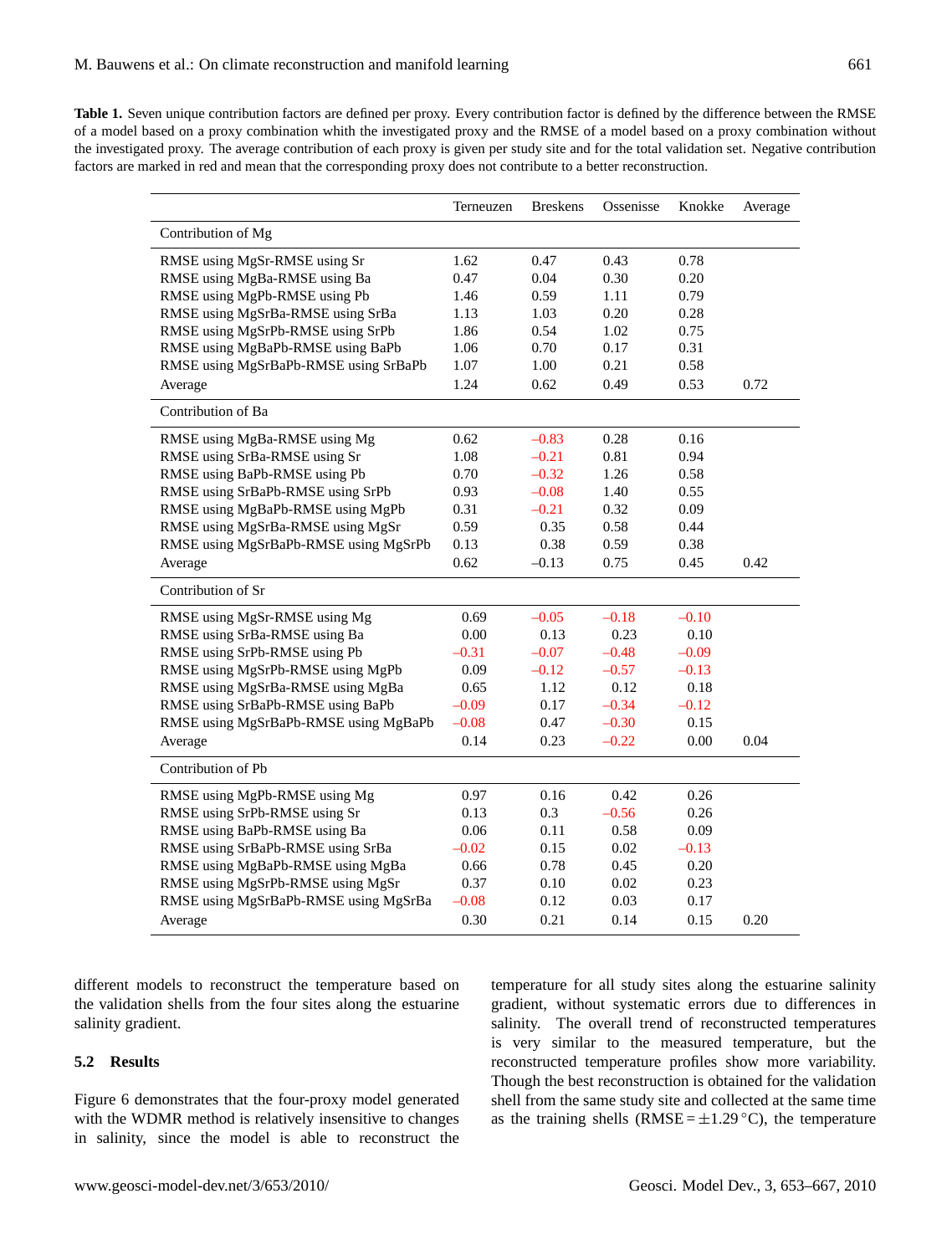

**Fig. 7.** Model reconstruction performance expressed as RMSE obtained on the validation data for the four sites, as based on the Terneuzen training dataset using different proxy combinations.

reconstructions for the three other study sites are still better than  $\pm 2.19$  °C. The validation shell from Knokke, sampled in a different year than the training set, has a similar RMSE as the validation shells sampled in Ossenisse and Breskens, the same period as the training set. Therefore we can conclude that the model correctly resolves possible interannual variability in the proxies-temperature relationship.

The reconstruction performance of models trained for different proxy combinations is shown in Fig. 7. In general RMSE decreases with an increasing number of proxies. This trend is also observed in Table 1 where it is demonstrated that the use of an additional proxy in a multi-proxy model greatly improves reconstruction performance since most contribution factors (i.e. RMSE with proxy – RMSE without proxy) are positive. The benefit of using a multi-proxy model is thus significant, although it is clear that not all proxies contribute equally to the final reconstruction and the fourproxy model is not necessarily the best model.

Table 1 shows that on average all proxies contribute positively to the final reconstruction. Mg can improve the RMSE of a temperature reconstruction with 0.72, on average. Ba improves the RMSE of a temperature reconstruction with 0.42. Pb and Sr, however, show lower contribution factors of 0.20 and 0.04, respectively. The average contribution factors shown in Table 1 thus suggest that Mg and Ba contribute the most to an accurate temperature reconstruction. Ba, however, shows several negative contribution factors for the Breskens site, revealing site specific effects. However, information stored in the Sr-signature of the shell almost

completely compensates for these site specific effects. This can clearly be seen by comparing the performance of the MgBa-model with the one of the MgSrBa-model in Fig. 7, with the latter yielding fairly accurate and salinity robust temperature reconstructions. Adding Pb to this MgSrBamodel does slightly improve the reconstruction, although by not more than  $0.2 \degree C$ .

# **5.3 Discussion**

Using the WDMR-method to construct paleo-thermometer models yields accurate temperature reconstructions for shells from Terneuzen where the training set was sampled. This reconstruction shows that it is possible to reconstruct the temperature based on Mg, Sr, Ba and Pb. The reconstruction performance is slightly poorer for shells from the other sites suggesting that the model is sensitive to site-specific variations. However, considering the salinity range from 32 (Knokke) to 15 (Ossenisse), the reconstruction performance (RMSE lower than  $2.19\textdegree C$ ) for shells from a different site (and salinity) than the training set, is promising. Compared to other approaches for reconstructing water temperature based on the blue mussel archive (Epstein et al., 1953b; Wanamaker et al., 2006; Klein et al., 1996b) the performance of the method proposed here is of similar standard, if not better.

The multi-proxy model presented in this paper is built on four proxies of which two (Ba and Pb) were previously not considered to have potential as paleo-thermometers. It is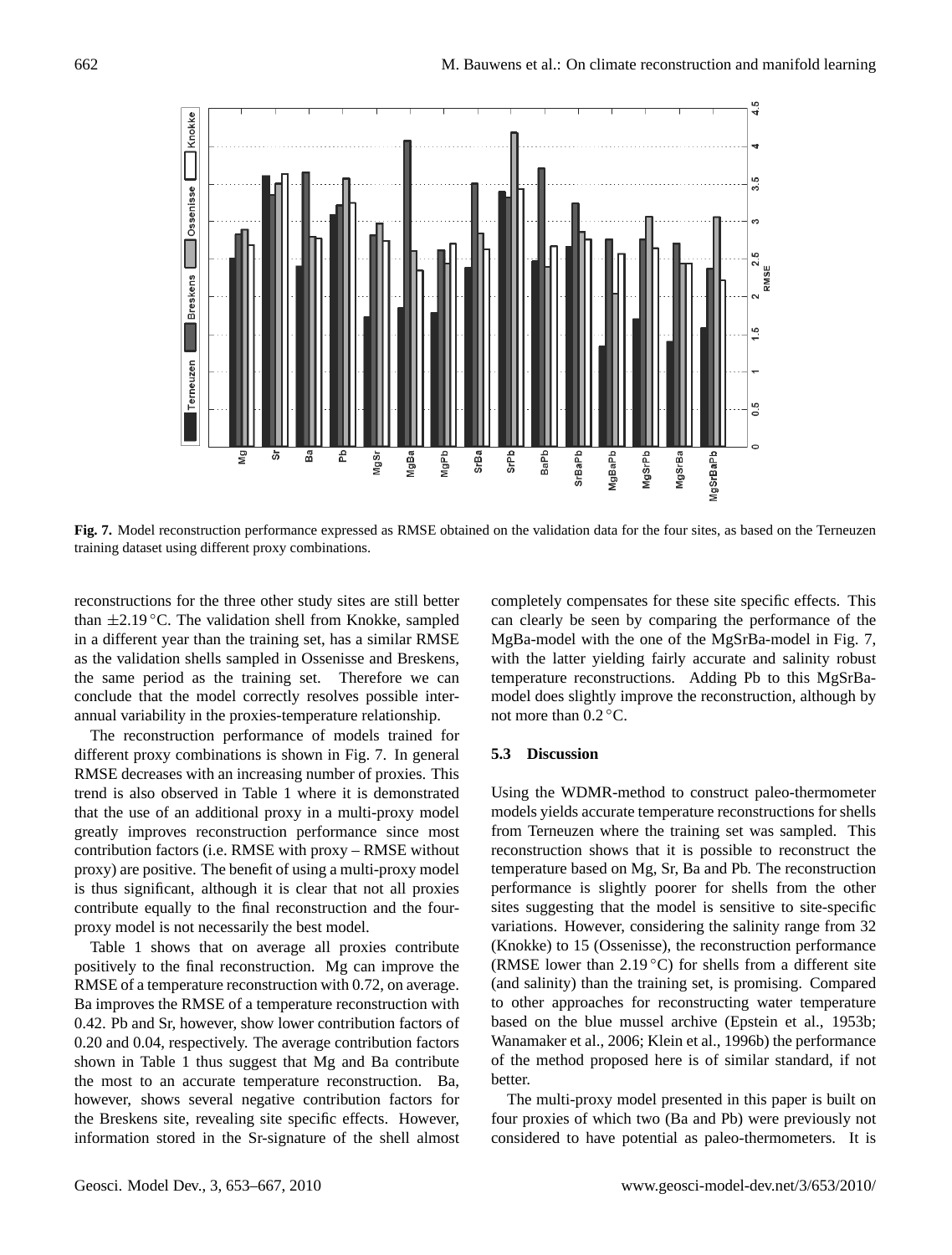thus probable that this method will provide even better reconstructions when trained on a set of well known temperature sensitive proxies or when combined with another paleothermometry method (e.g.,  $\delta^{18}$ O, Epstein et al., 1953b). Nevertheless, the use of nonlinear methods in general allows discovering less obvious (nonlinear) relationships between proxies and temperature. Consequently, it is possible that the use of modern nonlinear multivariate statistics (among which the WDMR method) will help to find new proxies with hidden paleothermometer potential. The use of nonlinear models in general will probably open new research paths in paleoclimatology.

Figure 7 clearly shows that models based on a combination of proxies perform better than single proxy models. But it is also clear that not all proxy combination perform as well. Table 1 gives an objective overview of the contributions of Mg/Ca, Ba/Ca, Sr/Ca and Pb/Ca to paleotemperature models. It thus appears that Mg, already known as a temperature proxy (Klein et al., 1996b; Wanamaker et al., 2006), shows the highest contribution to the temperature reconstruction. More surprising is that Ba and Pb, which have not been proposed as temperature proxies, seem to contribute more to the temperature reconstruction than Sr which has been suggested as paleothermometer (Wanamaker et al., 2008).

#### **5.3.1 Magnesium**

Our results confirm the paleothermometry capacity of the Mg/Ca ratio as reported for several bivalve species by others (e.g., Klein et al., 1996b; Wanamaker et al., 2006).

However, Fig. 2 clearly shows that the Mg-temperature relationship is not linear. The Mg-temperature relationship seems to reflect that Mg incorporation in *M. edulis* is driven by a physiological response to temperature, with a maximal Mg incorporation around 16 ℃. Except for the work of Vander Putten et al. (2000), which is based on the same dataset, a similar Mg/Ca-temperature relationship showing maximal Mg uptake at an intermediate temperature has not been reported in literature. Most published papers propose linear Mg-temperature relations for bivalves (e.g. Richardson et al., 2004; Pearce and Mann, 2006; Klein et al., 1996b, a). Freitas et al. (2006) observe an exponential Mg-temperature relationship for different bivalve species. That relationship is similar to the abiogenic Mg/Ca-temperature relationship reported by Oomori et al. (1987) and the temperature dependent Mg-incorporation in foraminifera reported by Barker et al. (2005).

On the other hand, it has been shown that Mg/Ca ratios in shells are influenced by growth rate (Ford et al., 2008) and by metabolic activity (Strasser et al., 2008). Moreover, Mg is shown to be incorporated for at least 33% in shell organic matrix (Foster et al., 2009; Takesue et al., 2008). Such biological controls on Mg may explain why combining Mg with other proxies results in better reconstructions (see Fig. 7). For instance if Mg incorporation in the shell depends indeed on physiology it is reasonable to assume that Mg incorporation will also be influenced by other vital factors, since the animal's physiological condition will be influenced by metabolic activity, growth rate, food availability and/or ontogenetic stage. Therefore, Sr (being a potential proxy for metabolic activity and growth rate), Ba (being a potential proxy for food availability) and Pb (also being influenced by ontogenetic stage) may explain some of the variation in the Mg/Ca profile of a shell.

## **5.3.2 Barium**

Except for the specimens from Breskens, the nonlinear Bamodel results in fairly good SST reconstructions, indicating that Ba uptake in the shell of *M. edulis* is partly driven by temperature. It is probable that the Ba-temperature relationship is indirect and rather reflects temperature driven plankton blooming or water mixing events (Lazareth et al., 2003; Barats et al., 2009). These indirect relationships can be informative but one should be aware of the model errors that could be created, possibly biasing the temperature reconstruction. Indeed bloom events are quite complex and are influenced by many environmental parameters such as river discharge, wind speed, insulation etc (Cloern et al., 1995). The failure of the Ba-model at the Breskens site is probably due to such model errors. Indeed Fig. 3 shows that Breskens is the only site where a second Ba-peak is observed, although the temperature profiles at the three study sites monitored in 1996 are very similar. The model trained on shells of Terneuzen incorrectly couples the barium peak to temperature increase since all training shells independently showed a Ba peak coinciding with temperature increase in spring. As a result the model provides a similar interpretation for the second Ba peak observed for the Breskens shells although the origin of this second Ba peak is probably different. To avoid this kind of model errors it is not recommended to use Ba/Ca ratios as stand alone temperature proxy.

However, this does not mean than Ba/Ca ratios can not add information into a multi-proxy model. Several studies report that phytoplankton bloom events can influence the metabolism of the filter feeding bivalve, thereby inducing variation in shell growth rate (Versteegh, 2009; Schöne et al., 2006; Gillikin et al., 2008). Therefore, it can be expected that the combination of Ba and Sr (a potential proxy for shell growth and metabolism) in a multi-proxy model will contribute to resolving variations in other proxies which are due to shell growth.

# **5.3.3 Strontium**

Contrasting with the studies that report a relation between Sr/Ca ratios and water temperature in calcitic bivalve shells (Carre et al., 2006; Freitas et al., 2005; Wanamaker et al., 2008) our results indicate that Sr/Ca ratios do not carry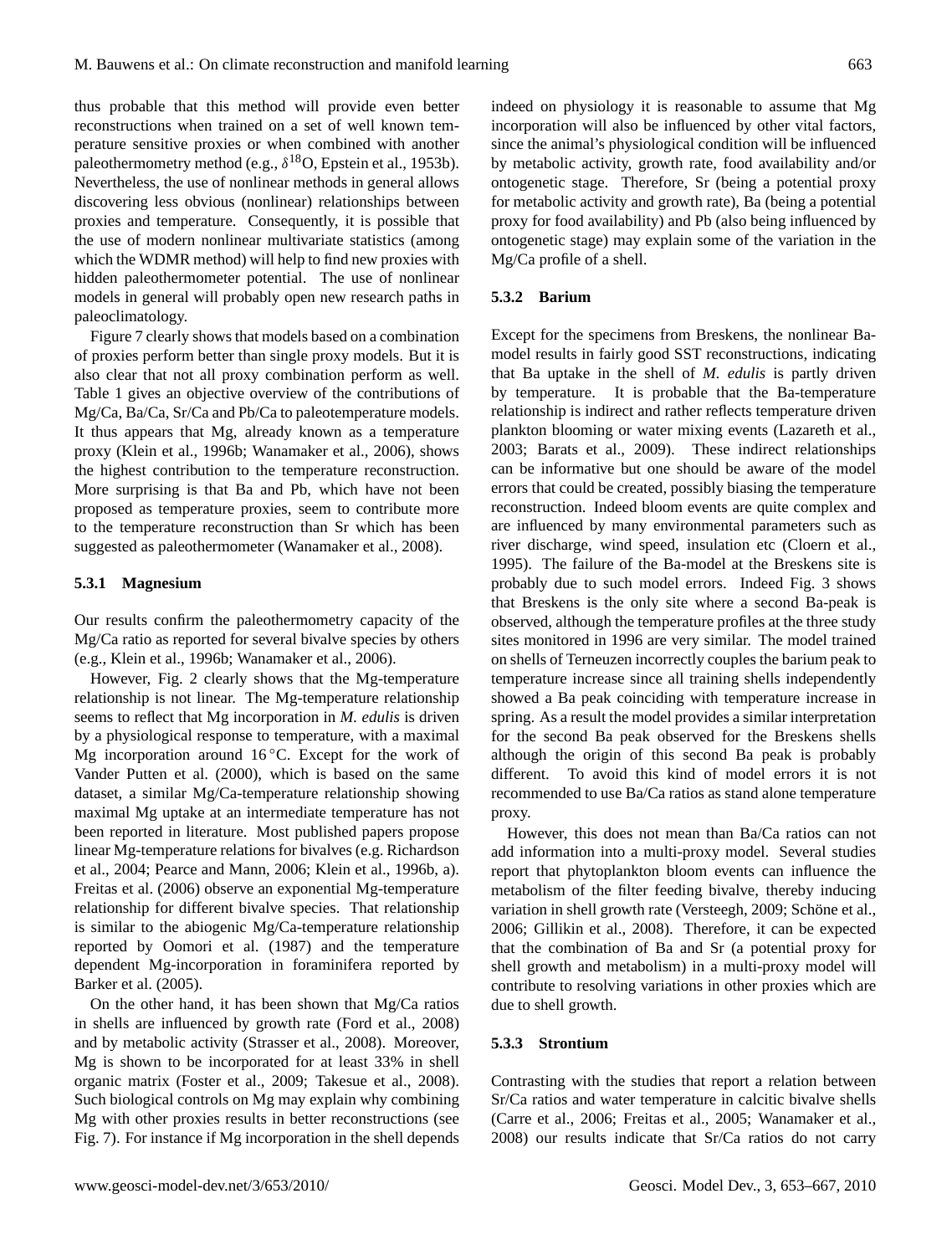much temperature information. The Sr/Ca-model computed in this paper does not result in satisfactory temperature reconstructions, neither for shells from the Terneuzen training site nor for the other sites. Moreover, when Sr is added to a multi-proxy model often a negative impact is seen, indicating that Sr uptake is poorly influenced by temperature and also that the variations in Sr/Ca ratios do not contain significant information that assists in resolving the variation in other proxies. Nevertheless, Sr/Ca seems to have a positive influence on the site specificity of Ba/Ca, suggesting that Ba/Ca ratios and Sr/Ca ratios are influenced by a common environmental factor. Lazareth et al. (2003) also observed some Sr/Ca maxima to coincidence with Ba/Ca-peaks. It is possible that the incorporation of both elements is influenced by shell growth rate as suggested at least for Sr/Ca by Carré et al. (2005), Gillikin et al. (2005) and Foster et al. (2009). Therefore, considering that Mg/Ca is a potential temperature proxy, even though it appears affected by variable shell growth rate and metabolic activity (Takesue et al., 2008), the combination of Mg/Ca with Sr/Ca and Ba/Ca can help explain a considerable fraction of the Mg/Ca signal noise. This is indeed observed in our dataset where the RMSE of the MgSrBa model is a significantly lower than the RMSE of the Mg/Ca model ( $RMSE_{(MgSrBa-model)}$  -  $RMSE_{(Mg-model)}$  = 1.28; 0.30; 0.40 and 0.34 for Terneuzen, Breskens, Ossenisse and Knokke, respectively).

# **5.3.4 Lead**

The Pb/Ca-model does not result in accurate temperature reconstructions (Fig. 4) and when adding Pb to a multiproxy model, low or negative impacts are observed. This means that Pb uptake is poorly influenced by temperature and also that the variation in Pb/Ca ratios do not contain much information helping to explain variation in other proxies. Nevertheless, when Pb/Ca is added to the MgBa model, contribution factors increase (Table 1). This suggests that Pb/Ca and Ba/Ca are influenced by a common parameter. A common forcing for Pb/Ca and Ba/Ca, however, has not been reported in literature. However, it has been shown that Pb incorporation in a bivalve shell is influenced by temperature (Strasser et. al., 2008) and Pb/Ca profiles sometimes show ontogenetic trends (Dick et al., 2007). These facts may explain the positive contribution factors of Pb in the multiproxy models.

However, Pb/Ca ratios in shells have been shown to be strongly influenced by anthropogenic activities (Gillikin et al., 2005; Richardson, 2001) rather than natural climate related changes. So, we do not recommend including Pb in a multi-proxy model.

## **6 General discussion**

## **6.1 Year to year and site specific variations**

Several studies reveal that trace element profiles in shells may vary significantly between successive years (Barats et al., 2009) and between different study sites (Gillikin et al., 2006a). Our study as well reveals year to year and site specific variations (see Fig. 3). However, the accurate temperature reconstruction based on the shell from Knokke sampled during a different year, at a different site relative to the training site suggests that the models are relatively robust against year to year and site specific variations in trace element composition. Moreover, even though the distance between Terneuzen and Knokke is not more than 40 km the two sites strongly differ in environmental conditions: the Terneuzen site is an estuarine environment with a lower salinity compared to the Knokke site which is a more saline costal environment, therefore the model is probably fit for application to a wider environment than studied here.

However, we did observe differences in site specificity for different proxy combinations (e.g. the Ba/Ca problem that is observed for the Breskens site) and therefore the site specificity of every proxy has to be investigated. This needs to be done independently and in combination with other proxies before a model based on a specific proxy combination can be extrapolated to a broader environment.

# **6.2 Species specificity**

The model presented in this paper is trained on *M. edulis* shells. Although we do not expect this model to be directly applicable to other species because Mg/Ca (the main player in the temperature reconstruction) is assumed to be driven by a physiological temperature response that is probably species specific, some preliminary tests suggest that the models may be extrapolated to other bivalves with calcitic shells. Moreover it should be possible to generate a specific WDMR model for other substrates such also corals, trees, sediments, etc.

Thus WDRM method could be used to develop nonlinear models to reconstruct the paleoenvironment for all different types of natural climate achieves.

## **6.3 Building new models using the WDMR method**

As mentioned before, the model presented in this paper is species specific, implying that a different model needs to be constructed for other species. Furthermore, we believe that the WDMR method could also be used to build a stronger model for *M. edulis* shells. The model presented in this paper is based on trace elements of which some have never been linked to temperature before (i.e. Ba/Ca and Pb/Ca). Although Ba/Ca has clearly been shown to improve temperature reconstructions, a multi-proxy model that uses even more proxies with paleothermometry capacity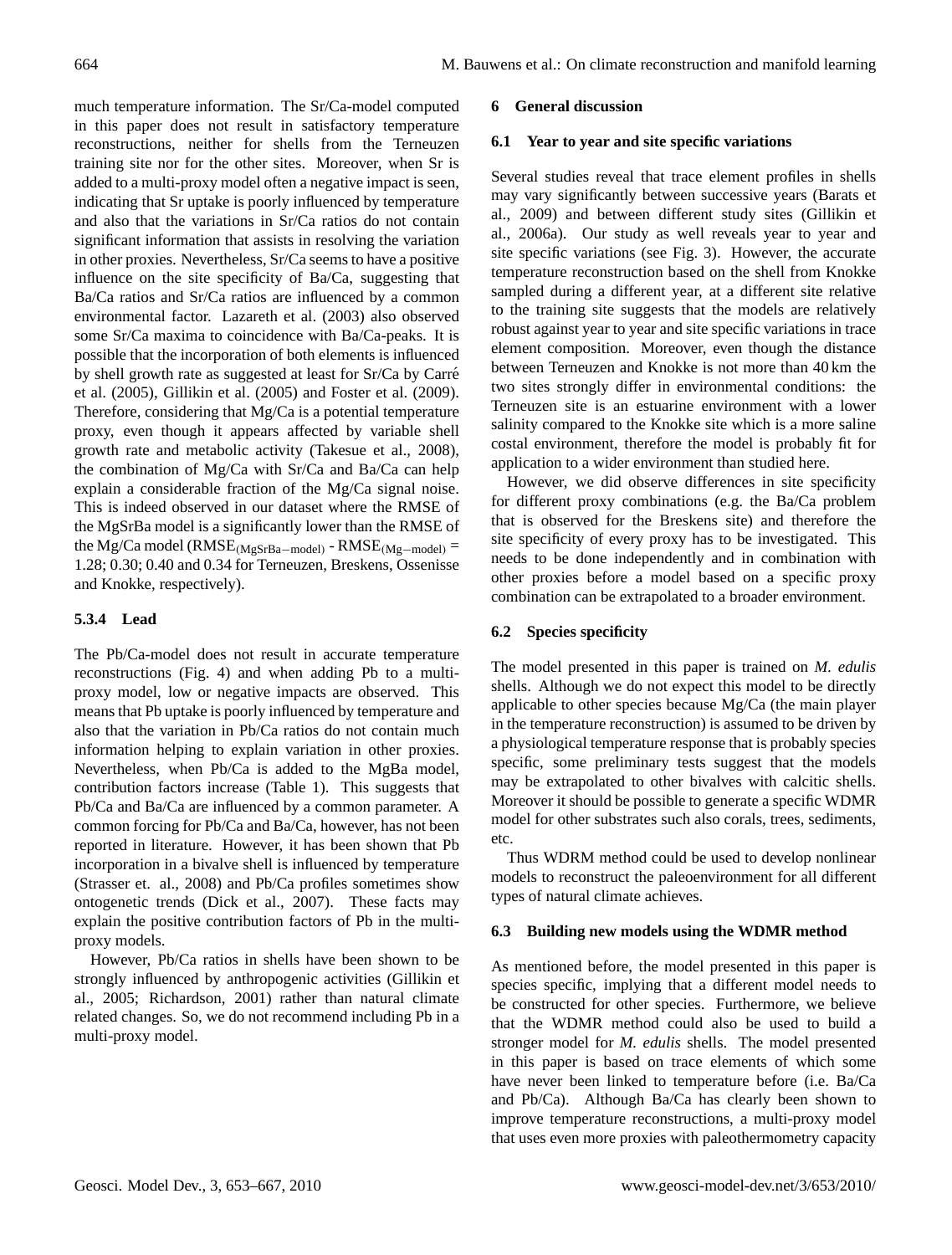would significantly improve the temperature reconstructions. Therefore, we encourage the construction of a WDMR model using high resolution measurements of Li/Ca ratios (Thebault et al., 2009), deuterium (Carroll et al., 2006) and oxygen isotopes (Epstein et al., 1953b). On the other hand we also encourage exploring other elemental and isotopic measurements using the WDMR-method since this method is able to detect less straightforward relationships between a potential proxy and its environment. The WDMR toolbox for Matlab is added as supplementary material to this paper.

# **7 Conclusions**

## **7.1 The benefit of nonlinear methods**

In this paper we observed that some proxy environmental relationships are substantially nonlinear and we demonstrate that using a nonlinear model to describe a proxy data set can improve temperature reconstruction performance with more than 1 ◦C compared to classical multiple regression techniques.

# **7.2 The benefit of combining proxies**

Furthermore, we demonstrate that combining different proxies results in better temperature reconstructions. However, it is clear that not all proxies contribute equally to the final result. Our tests confirm that the Mg/Ca ratio in bivalve shells is a successful paleothermometer. We suggest that the Mg biomineralization is driven by a physiological response to changing temperature, which is possibly perturbed by metabolic activity and variable growth rate of the bivalve. The Combination of Mg, Ba and Sr into a multi-proxy model was successful because Ba and Sr reduce interfering effects due to metabolism and growth rate variation, thereby reducing the variance of the temperature prediction based on Mg.

# **7.3 The robustness of the WDMR method**

The nonlinear multi-proxy model obtained by the WDMR is able to reconstruct temperature with a RMSE of less than 2.19  $\rm ^{\circ}C$  for a salinity ranging from 32 to 15. In comparison with other paleothermometry methods the performance using WDMR is good, if not better. This stresses that there is indeed a significant underlying low-dimensional structure in the proxy space. Although WDMR is a complex and sophisticated method, its success and robustness relies on its capability to nonlinearly combine proxy measurements into a multi-proxy model. One of the main messages of this contribution is therefore to encourage other researchers to combine their proxy measurements in one nonlinear multiproxy model, since this will allow identifying new proxies with paleothermometer potential.

# **Supplementary material related to this article is available online at: [http://www.geosci-model-dev.net/3/653/2010/](http://www.geosci-model-dev.net/3/653/2010/gmd-3-653-2010-supplement.zip) [gmd-3-653-2010-supplement.zip](http://www.geosci-model-dev.net/3/653/2010/gmd-3-653-2010-supplement.zip)**.

*Acknowledgements.* This research was funded by grants from Vrije Universiteit Brussel (HOA-9-OZR) to M. B.; the Federal Science Policy (SSD programme; project SD/CS/02B; CALMARS II), the Flemish Government (Methusalem Fund METH1) and by the Research Foundation Flanders (contract G.0642.05) in association with the European Science Foundation (ESF) under the EUROCORES Programme EuroCLIMATE, contract ERAS-CT-2003-980409 (PaleoSalt). The work was also supported by the Strategic Research Center MOVIII, funded by the Swedish Foundation for Strategic Research, SSF. The authors would also like to thank David Gillikin and Erika Vander Putten for sharing their data.

Edited by: J. C. Hargreaves

## **References**

- Aubert, A., Lazareth, C. E., Cabioch, G., Boucher, H., Yamada, T., Iryu, Y., and Farman, R.: The tropical giant clam hippopus hippopus shell, a new archive of environmental conditions as revealed by sclerochronological and  $\delta^{18}$ O profiles, Coral Reefs, 28, 989–998, doi:10.1007/s00338-009-0538-0, 2009.
- Barats, A., Amouroux, D., Chauvaud, L., Pécheyran, C., Lorrain, A., Thébault, J., Church, T. M., and Donard, O. F. X.: High frequency Barium profiles in shells of the Great Scallop *Pecten maximus*: a methodical long-term and multi-site survey in Western Europe, Biogeosciences, 6, 157–170, doi:10.5194/bg-6-157-2009, 2009.
- Barker, S., Cacho, I., Benway, H., and Tachikawa, K.: Planktonic foraminiferal mg/ca as a proxy for past oceanic temperatures: A methodological overview and data compilation for the last glacial maximum, Quaternary Sci. Rev., 24, 821–834, 10.1016/j.quascirev.2004.07.016, 2005.
- Bauwens, M., Ohlsson, H., Beelaerts, V., Barbé, K., Schoukens, J., and Dehairs, F.: On Climate Reconstruction using Bivalve Shells: Three Methods to Interpret the Chemical Signature of a Shell, Comput. Meth. Prog. Bio., in press, doi:10.1016/j.cmpb.2010.08.020, 2010.
- Bice, K. L., Birgel, D., Meyers, P. A., Dahl, K. A., Hinrichs, K. U., and Norris, R. D.: A multiple proxy and model study of cretaceous upper ocean temperatures and atmospheric CO<sub>2</sub> concentrations, Paleoceanography, 21, PA2002, doi:10.1029/2005PA001203, 2006.
- Carre, M., Bentaleb, I., Blamart, D., Ogle, N., Cardenas, F., Zevallos, S., Kalin, R. M., Ortlieb, L., and Fontugne, M.: Stable isotopes and sclerochronology of the bivalve mesodesma donacium: Potential application to peruvian paleoceanographic reconstructions, Palaeogeogr. Palaeocl., 228, 4–25, 10.1016/j.palaeo.2005.03.045, 2005.
- Carre, M., Bentaleb, I., Bruguier, O., Ordinola, E., Barrett, N. T., and Fontugne, M.: Calcification rate influence on trace element concentrations in aragonitic bivalve shells: Evidences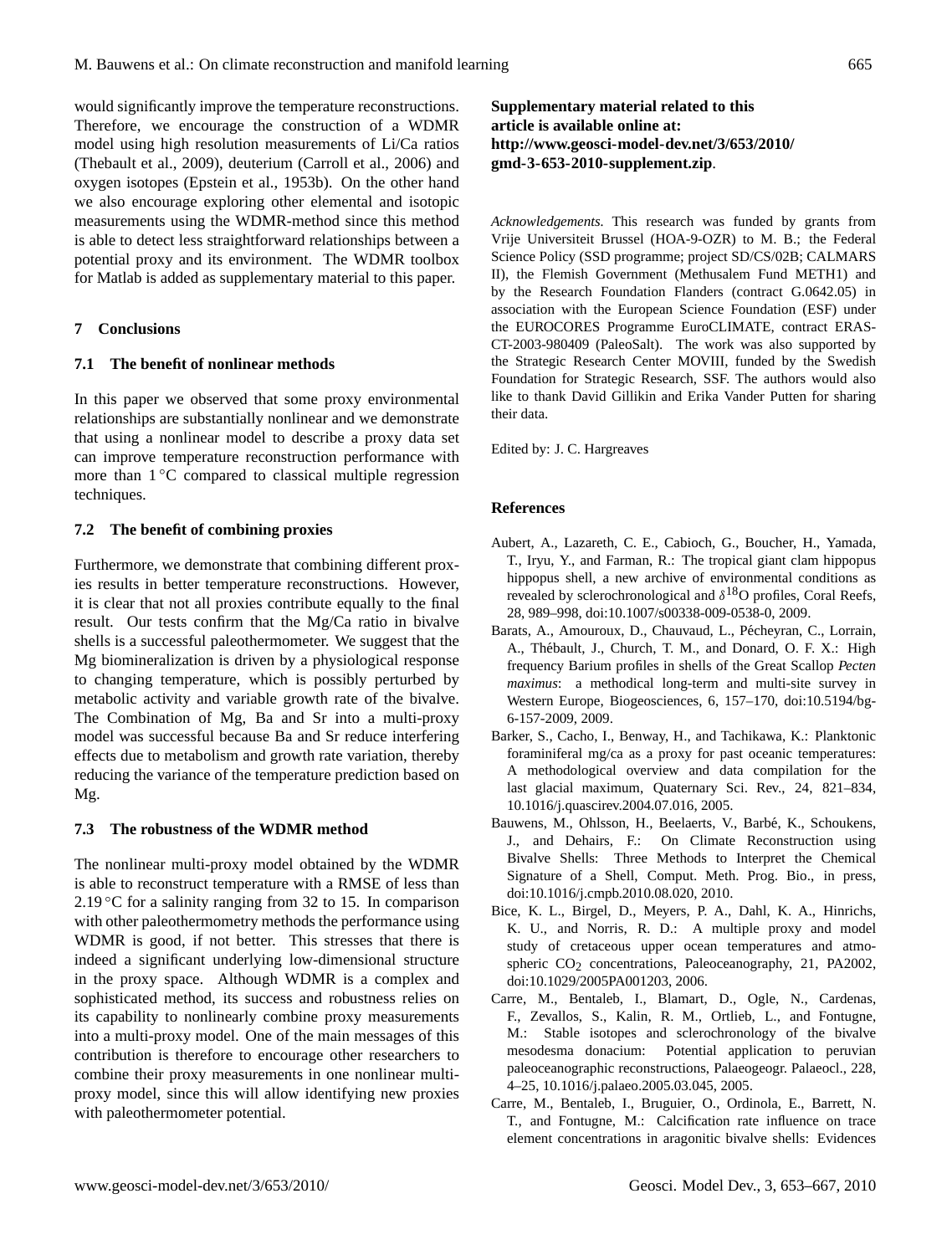and mechanisms, Geochim. Cosmochim. Ac., 70, 4906–4920, doi:10.1016/j.gca.2006.07.019, 2006.

- Carroll, M., Romanek, C., and Paddock, L.: The relationship between the hydrogen and oxygen isotopes of freshwater bivalve shells and their home streams, Chem. Geol., 234, 211–222, 10.1016/j.chemgeo.2006.04.012, 2006.
- Clarke, L. J., Wanamaker, A. D. J., Kreutz, K. J., Borns, H. W. J., and S., I. D.: Seawater temperature and salinity controls on li/ca ratios in *mytilus edulis* (bivalvia) shells, European Geoscience Union Annual asambley, Vienna, Austria, 2009.
- Cloern, J. E., Grenz, G., and Vidergar-Lucas, L.: An empirical model of the phytoplankton chlorophyll:Carbon ratio of the conversion factor between productivity and growth rate, Limnol. Oceanogr., 40, 1313–1321, 1995.
- de Brauwere, A., De Ridder, F., Pintelon, R., Meersmans, J., Schoukens, J., and Dehairs, F.: Identification of a periodic time series from an environmental proxy record, Comput. Geosci., 34, 1781–1790, doi:10.1016/j.cageo.2008.01.007, 2008.
- Elliot, M., Welsh, K., Chilcott, C., McCulloch, M., Chappell, J., and Ayling, B.: Profiles of trace elements and stable isotopes derived from giant long-lived tridacna gigas bivalves: Potential applications in paleoclimate studies, Palaeogeogr. Palaeocl., 280, 132–142, doi:10.1016/j.palaeo.2009.06.007, 2009.
- Epstein, S., Buchsbaum, R., Lowenstam, H. A., and Urey, H. C.: Revised carbonate-water isotopic temperature scale, Bull. Geol. Soc. Am., 64, 1315–1326, 1953a.
- Faure, G.: Oxygen and hydrogen in the atmosphere, in: Principles of isotope geology, 2nd edn., John Wiley & Sons, New York, US, 429–459, 1986.
- Ford, H. L., Schellenberg, S. A., Becker, B. J., Deutschman, D. L., Dyck, K. A., and Koch, P. L.: Evaluating the skeletal chemistry of Mytilus californianus as a temperature proxy: Effects of microenvironment and ontogeny, Paleoceanography, 25, PA1203, doi:10.1029/2008PA001677, 2010.
- Foster, L. C., Allison, N., Finch, A. A., and Andersson, C.: Strontium distribution in the shell of the aragonite bivalve arctica islandica, Geochem. Geophy. Geosy., 10, Q03003, doi:10.1029/2007GC001915, 2009.
- Freitas, P., Clarke, L. J., Kennedy, H., Richardson, C., and Abrantes, F.: Mg/ca,sr/ca, and stable-isotope ( $\delta^{18}$ O and  $\delta^{13}$ C) ratio profiles from the fan mussel pinna nobilis: Seasonal records and temperature relationships, Geochem. Geophy. Geosy., 6, Q04D14, doi:10.1029/2004gc000872, 2005.
- Freitas, P. S., Clarke, L. J., Kennedy, H., Richardson, C. A., and Abrantes, F.: Environmental and biological controls on elemental (mg/ca, sr/ca and mn/ca) ratios in shells of the king scallop pecten maximus, Geochim. Cosmochim. Ac., 70, 5119–5133, 10.1016/j.gca.2006.07.029, 2006.
- Freitas, P. S., Clarke, L. J., Kennedy, H., and Richardson, C. A.: Ion microprobe assessment of the heterogeneity of Mg/Ca, Sr/Ca and Mn/Ca ratios in Pecten maximus and Mytilus edulis (bivalvia) shell calcite precipitated at constant temperature, Biogeosciences, 6, 1209–1227, doi:10.5194/bg-6-1209-2009, 2009.
- Gentry, D. K., Sosdian, S., Grossman, E. L., Rosenthal, Y., Hicks, D., and Lear, C. H.: Stable isotope and sr/ca profiles from the marine gastropod conus ermineus: Testing a multiproxy approach for inferring paleotemperature and paleosalinity, PALAIOS, 23, 195–209, doi:10.2110/palo.2006.p06-112r, 2009.
- Gillikin, D. P., Lorrain, A., Navez, J., Taylor, J. W., Keppens, E., Baeyens, W., and Dehairs, F.: Strong biological controls on sr/ca ratios in aragonitic marine bivalve shells, Geochem. Geophy. Geosy., 6, Q05009, doi:10.1029/2004gc000874, 2005.
- Gillikin, D. P., Dehairs, F., Lorrain, A., Steenmans, D., Baeyens, W., and André, L.: Barium uptake into the shells of the common mussel (mytilus edulis) and the potential for estuarine paleochemistry reconstruction, Geochim. Cosmochim. Ac., 70, 395– 407, doi:10.1016/j.gca.2005.09.015, 2006a.
- Gillikin, D. P., Lorrain, A., Bouillon, S., Willenz, P., and Dehairs, F.: Stable carbon isotopic composition of mytilus edulis shells: Relation to metabolism, salinity,  $\delta^{13}$ C(dic) and phytoplankton, Org. Geochem., 37, 1371–1382, doi:10.1016/j.orggeochem.2006.03.008, 2006b.
- Gillikin, D. P., Lorrain, A., Paulet, Y. M., Andre, L., and Dehairs, F.: Synchronous barium peaks in high-resolution profiles of calcite and aragonite marine bivalve shells, Geo-Mar. Lett., 28, 351– 358, doi:10.1007/s00367-008-0111-9, 2008.
- Gillikin, D. P., Goodwin, D. H., and Dehairs, F.: Using mollusk shell shutdown temperature to constrain oxygen isotopes of water, Geological Society of America Annual Meeting, Portland, Oregon, 2009.
- Guiot, J., Nicault, A., Rathgeber, C., Edouard, J. L., Guibal, F., Pichard, G., and Till, C.: Last-millennium summer-temperature variations in western europe based on proxy data, The Holocene, 489–500, doi:10.1191/0959683605hl819rp, 2005.
- Izenman, A. J.: Modern multivariate statistical techniques: Regression, classification, and manifold learning, edited by: Casella, G., Fienberg, S., and Olkin, I., Springer Texts in Statistics, New York, 2008.
- Juillet-Leclerc, A., Thiria, S., Naveau, P., Delcroix, T., Le Bec, N., Blamart, D., and Corrège, T.: Spcz migration and enso events during the 20th century as revealed by climate proxies from a fiji coral, Geophys. Res. Lett., 33, L17710, doi:10.1029/2006GL025950, 2006.
- Klein, R. T., Lohmann, K. C., and Thayer, C. W.: Sr/ca and c-13/c-12 ratios in skeletal calcite of mytilus trossulus: Covariation with metabolic rate, salinity, and carbon isotopic composition of seawater, Geochim. Cosmochim. Ac., 60, 4207– 4221, 1996a.
- Klein, R. T., Lohmann, K. C., and Thayer, C. W.: Bivalve skeletons record sea-surface temperature and  $\delta^{18}O$  via mg/ca and  $\delta^{18}O/\delta^{16}O$  ratios, Geology, 24, 415–418, 1996b.
- Klunder, M. H., Hippler, D., Witbaard, R., and Frei, D.: Laser ablation analysis of bivalve shells – archives of environmental information, Geol. Surv. Den. Greenl., 89–92, 2008.
- Kucera, M., Weinelt, M., Kiefer, T., Pflaumann, U., Hayes, A., Weinelt, M., Chen, M.-T., Mix, A. C., Barrows, T. T., Cortijo, E., Duprat, J., Juggins, S., and Waelbroeck, C.: Reconstruction of sea-surface temperatures from assemblages of planktonic foraminifera: multi-technique approach based on geographically constrained calibration data sets and its application to glacial Atlantic and Pacific Oceans, Quaternary Sci. Rev., 24, 951–998, doi:10.1016/j.quascirev.2004.07.014, 2005.
- Lazareth, C. E., Vander Putten, E., André, L., and Dehairs, F.: High-resolution trace element profiles in shells of the mangrove bivalve *Isognomon ephippium*: A record of environmental spatio-temporal variations?, Estuar. Coast. Shelf S., 57, 1103– 1114, doi:10.1016/s0272-7714(03)00013-1, 2003.